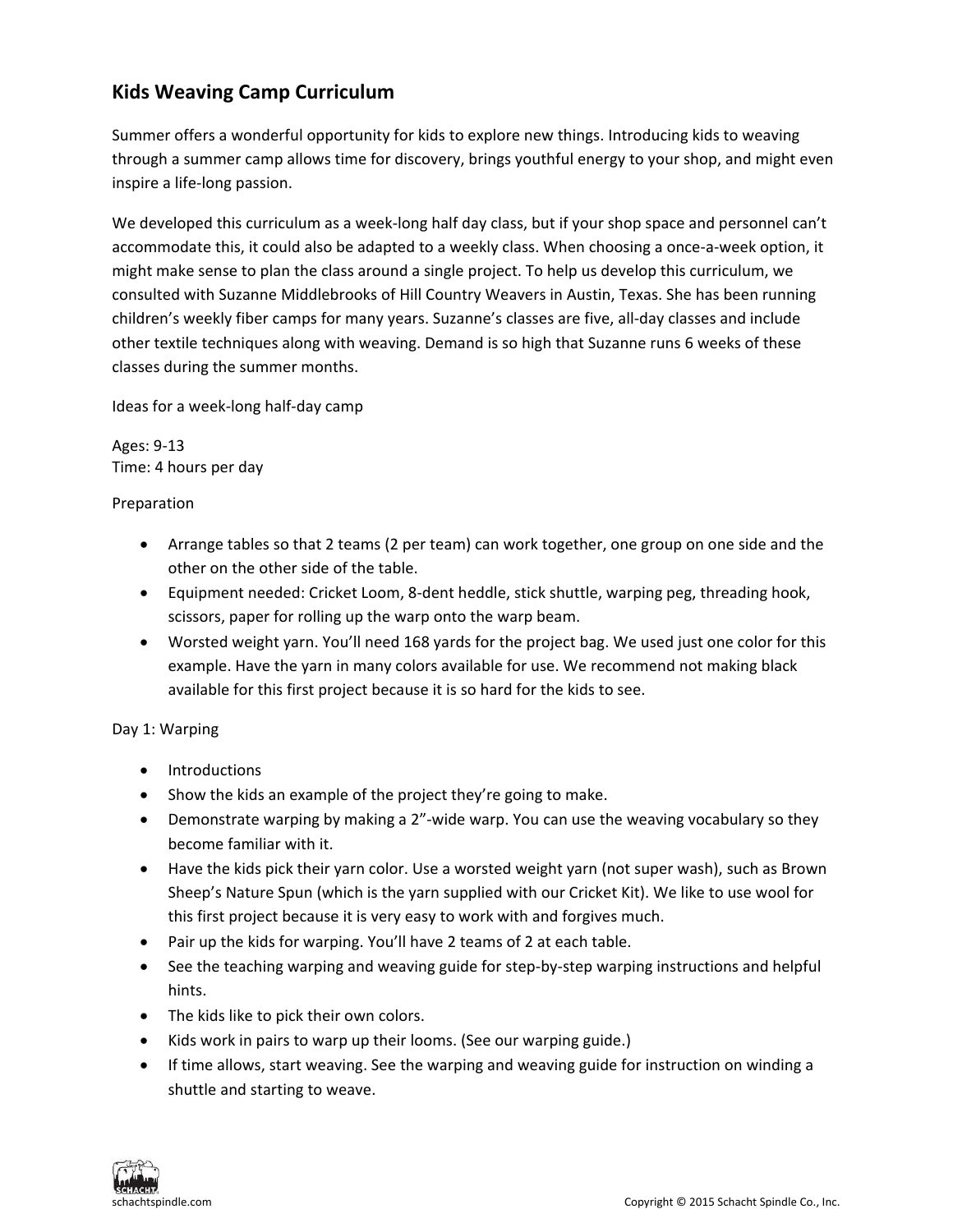Day 2: Weaving, rope making, washing the fabric

- Start weaving. If the kids didn't start weaving on day 1, have them begin on day 2.
- To break up the day, you can demonstrate rope making and have them work in pairs to make the handle for their bags. For this bag, we measured 42" for 12 strand rope. There is about 30% take up from the winding process. The finished handle should be approximately 19" long with 3" tassels. Tie overhand knots on both ends of the rope to create the tassel.
- Finish weaving the bag.
- Secure the ends of the fringe. We tied groups of 4 warp threads, clipping to about 2" long.
- Wash the fabric until heavily fulled to make a sturdy fabric for a bag. You can have the kids use very warm water and Dawn detergent to wash their fabric. This would be a good activity to do outside. Rinse in cold water. To further full the fabric, place in dryer on hot, keeping watch on fabric. Steam press. Most likely, you'll need to take the bags home to place in the dryer for further fulling. If the bags have dried, rewet slightly and place in a hot dryer, checking every 5 minutes. You may find that some colors shrink more than others.

Day 3: Decorating the Bag

- Decorate one side of the bag with needle felting (resource: needle felting kit from Bryson). We used bits of wool yarn for our needle felted bag. You can also use dyed fleece. Alternately, you could have the kids embroider the bag with wool yarn.
- When the bag has been decorated, the instructor should sew up the bag on a sewing machine. Just fold the fabric in half and sew up the side seams. We folded over the top of the bag down about 1" for a fringed top. Alternately, the students could hand sew, but generally our experience is that hand sewing isn't fine enough to produce a sturdy bag.
- Students sew on rope handle.
- Kids love to show off their finished pieces in a photo!
- Start warping for scarf project. See instructions for spaced and felted scarf. We use a sport weight yarn (not super wash) in an 8‐dent heddle.

Day 4: Weave scarf

- Start weaving.
- You may find it helpful for the kids to use a heavy, 1" strip of paper for a spacer, but mostly the kids than just leave the space between woven sections. It doesn't need to be exact, because it all moves around in the finishing process.
- To felt the scarves, they will need to be felted in the washing machine. Check every few minutes and remove when sufficiently felted.